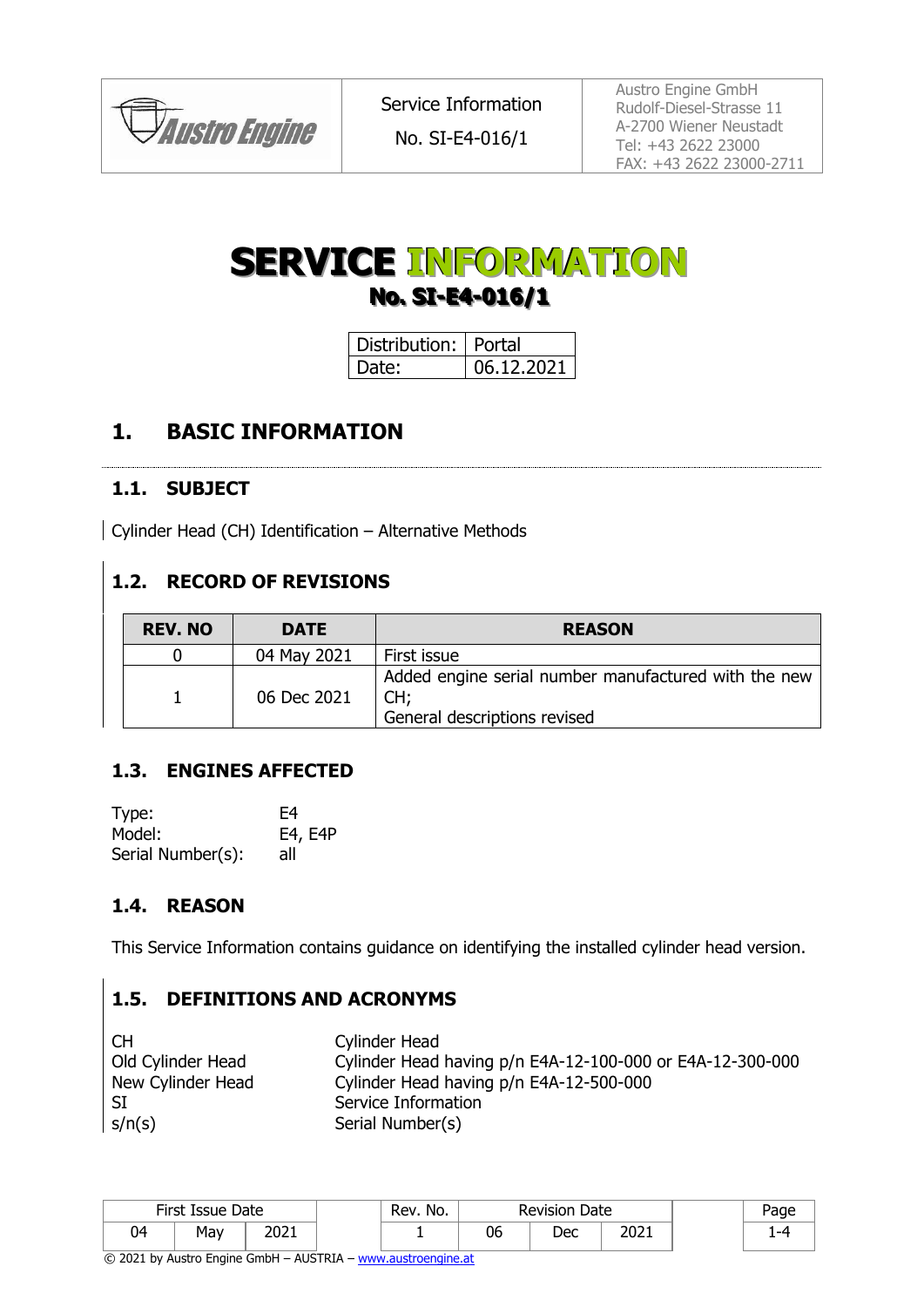*Austro Engine* 

No. SI-E4-016/1

Austro Engine GmbH Rudolf-Diesel-Strasse 11 A-2700 Wiener Neustadt Tel: +43 2622 23000 FAX: +43 2622 23000-2711

#### **1.6. INFORMATION**

As of these serial numbers, the engines are manufactured only with the cylinder head p/n E4A-12-500-000

| E4-A-06000  | and subsequent |
|-------------|----------------|
| E4-B-06000  | and subsequent |
| E4-C-06000  | and subsequent |
| E4-P-06000  | and subsequent |
| E4P-C-06000 | and subsequent |

**Note:** engines having lower s/n series may have installed the old or the new CH.

To identify the CH installed refer to the Engine Maintenance Manual E4.08.04 Ch. 85 (latest revision) or to this Service Information.

|    | First Issue Date |       | 'Rev.No. | <b>Revision Date</b> |     |      |  |
|----|------------------|-------|----------|----------------------|-----|------|--|
| 04 | May              | י רחר |          | 06                   | Dec | 2021 |  |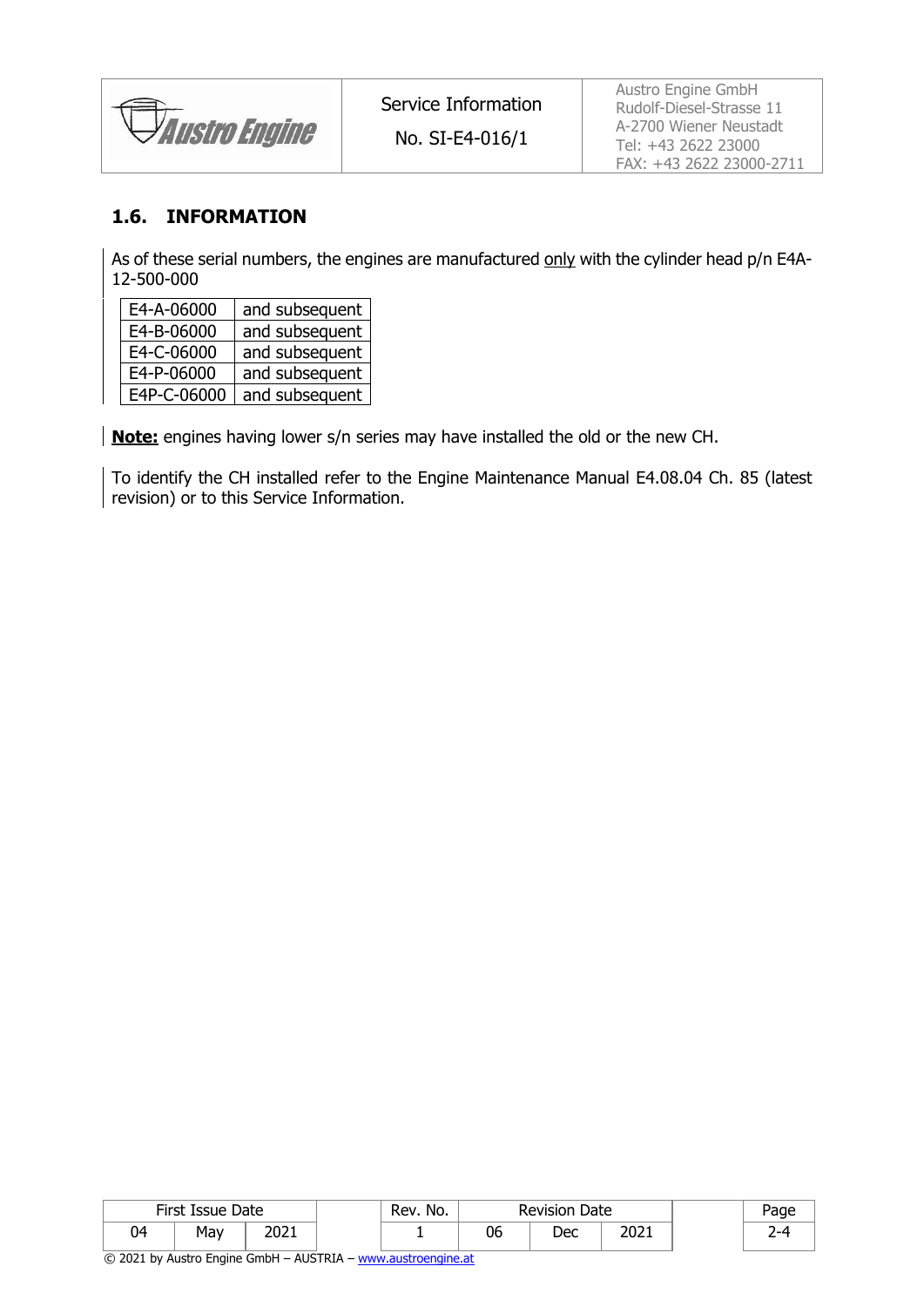

Service Information

No. SI-E4-016/1

Austro Engine GmbH Rudolf-Diesel-Strasse 11 A-2700 Wiener Neustadt Tel: +43 2622 23000 FAX: +43 2622 23000-2711

I. The **old cylinder head** has a bore located at the wastegate side sealed with a cap (p/n E4A-16-200-301-000 engraved on the top of the cap). A bracket is installed where the boost pressure actuator is fixed.

When the cap and the bracket are installed, the old cylinder head is installed.

When the boost pressure actuator is directly mounted on the CH cover, the new cylinder head is installed.





**Fig. 1** Version 1 (old) **Fig. 2** Version 2 (new)

II. The **new cylinder head** p/n E4A-12-500-000 is laser marked on the lower side, near the exhaust. When removing the engine cowling, it is visible with the aid of a mirror and light (if necessary).

The 5-digit number following the CH p/n is the serial number (refer to [Fig.](#page-2-0) 3 and [Fig. 4](#page-2-1)).





**Fig. 3** Version 2 (new) **Fig. 4** Version 2 (new)

<span id="page-2-1"></span>

<span id="page-2-0"></span>

|    | First Issue Date<br>Rev. No.<br><b>Revision Date</b> |              |  |  |    |     |      |  |
|----|------------------------------------------------------|--------------|--|--|----|-----|------|--|
| 04 | May                                                  | ∗ר∩ר<br>∠∪∠⊥ |  |  | 06 | Dec | 2021 |  |

© 2021 by Austro Engine GmbH – AUSTRIA – [www.austroengine.at](http://www.austroengine.at/)